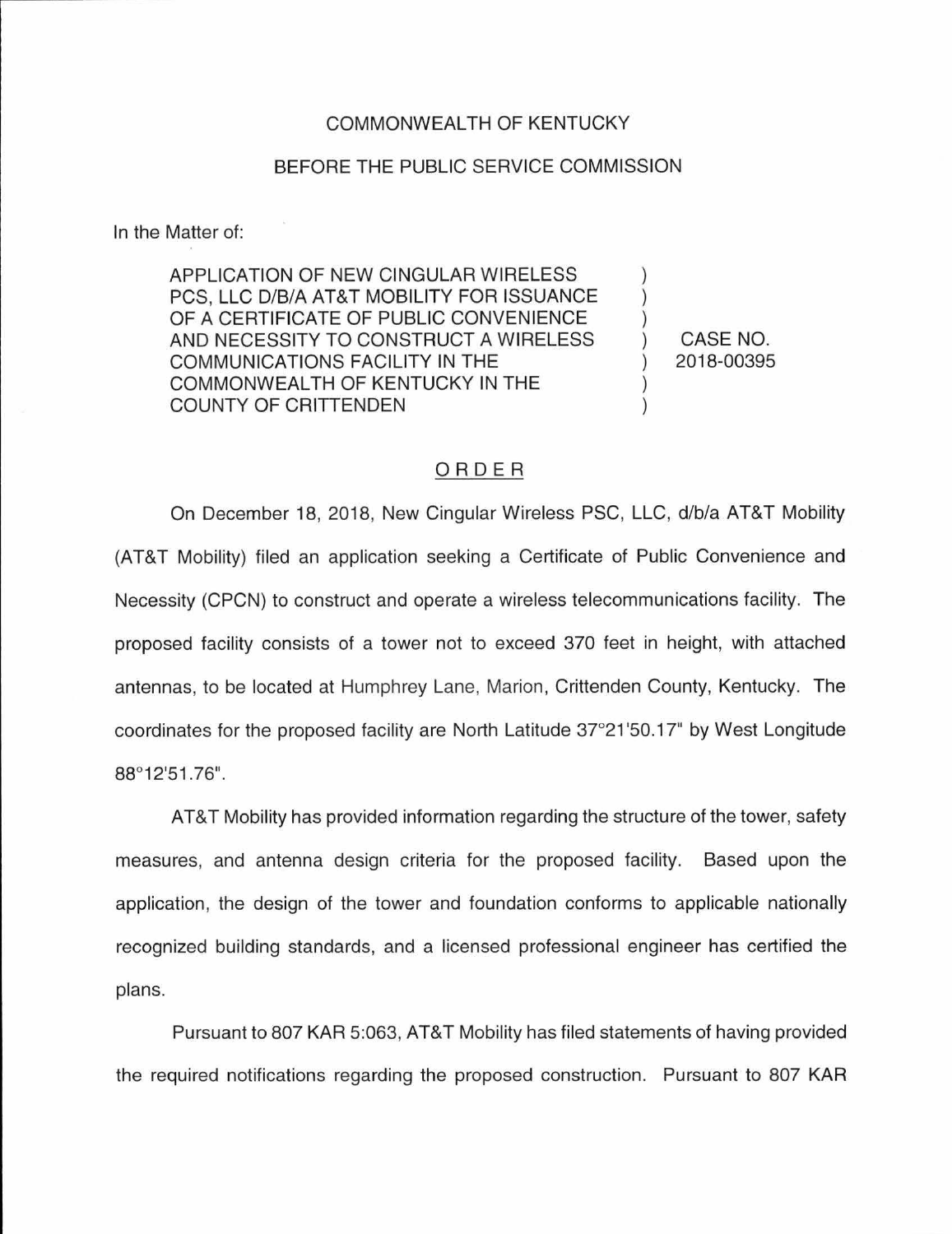5:063, AT&T Mobility has filed evidence that the county judge/executive and all property owners within 500 feet and contiguous to the cell site have been notified of the proposed construction. The notices solicited any comments and informed the recipients of their right to request intervention. As of the date of this Order, no public comments or requests for intervention have been received.

AT&T Mobility filed applications with the Federal Aviation Administration and the Kentucky Airport Zoning Commission seeking approval for the construction and operation of the proposed facility. Both applications have been approved.

The Commission, having considered the evidence of record and being otherwise sufficiently advised, finds that AT&T Mobility has demonstrated that a facility is necessary to provide adequate utility service and, therefore, a CPCN to construct the proposed facility should be granted.

Pursuant to KRS 278.280, the Commission is required to determine proper practices to be observed when it finds, upon complaint or on its own motion, that the facilities of any utility subject to its jurisdiction are unreasonable, unsafe, improper, or insufficient. To assist the Commission in its efforts to comply with this mandate, AT&T Mobility should notify the Commission if the antenna tower is not used to provide service in the manner set out in the application and this Order. Upon receipt of such notice, the Commission may, on its own motion, institute proceedings to consider the proper practices, including removal of the unused antenna tower, which should be observed by AT&T Mobility.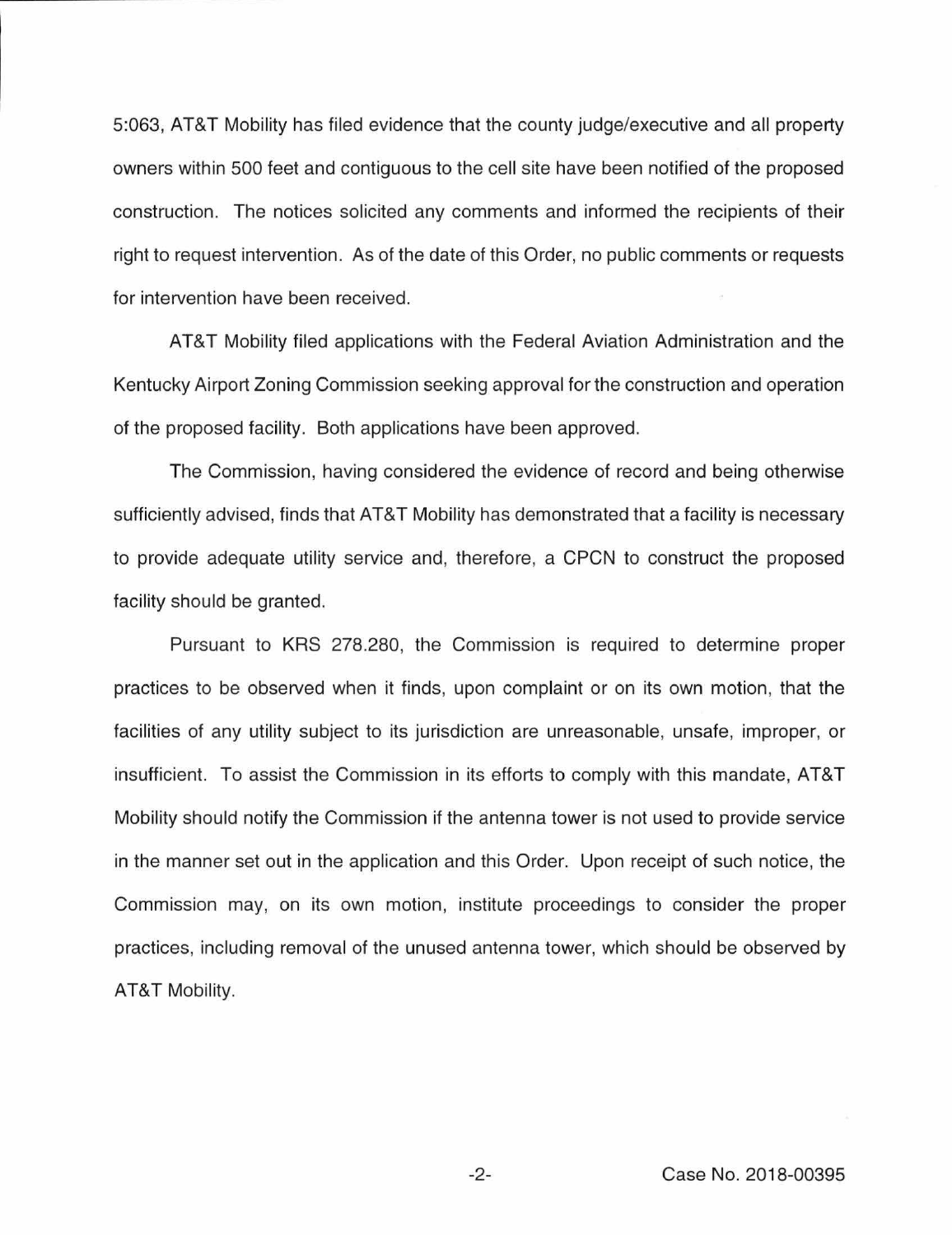## IT IS THEREFORE ORDERED that:

1. AT&T Mobility is granted a CPCN to construct a wireless telecommunications facility. The proposed facility consists of a tower not to exceed 370 feet in height, with attached antennas, to be located at at Humphrey Lane, Marion, Crittenden County, Kentucky. The coordinates for the proposed facility are North Latitude 37°21 '50.17" by West Longitude 88°12'51.76".

2. AT&T Mobility shall immediately notify the Commission in writing if, after the antenna tower is built and utility service is commenced, the tower is not used for a period of three months in the manner authorized by this Order.

3. Documents filed, if any, in the future pursuant to ordering paragraph 2 herein shall reference this case number and shall be retained in the post-case correspondence file.

4. This case is closed and removed from the Commission's docket.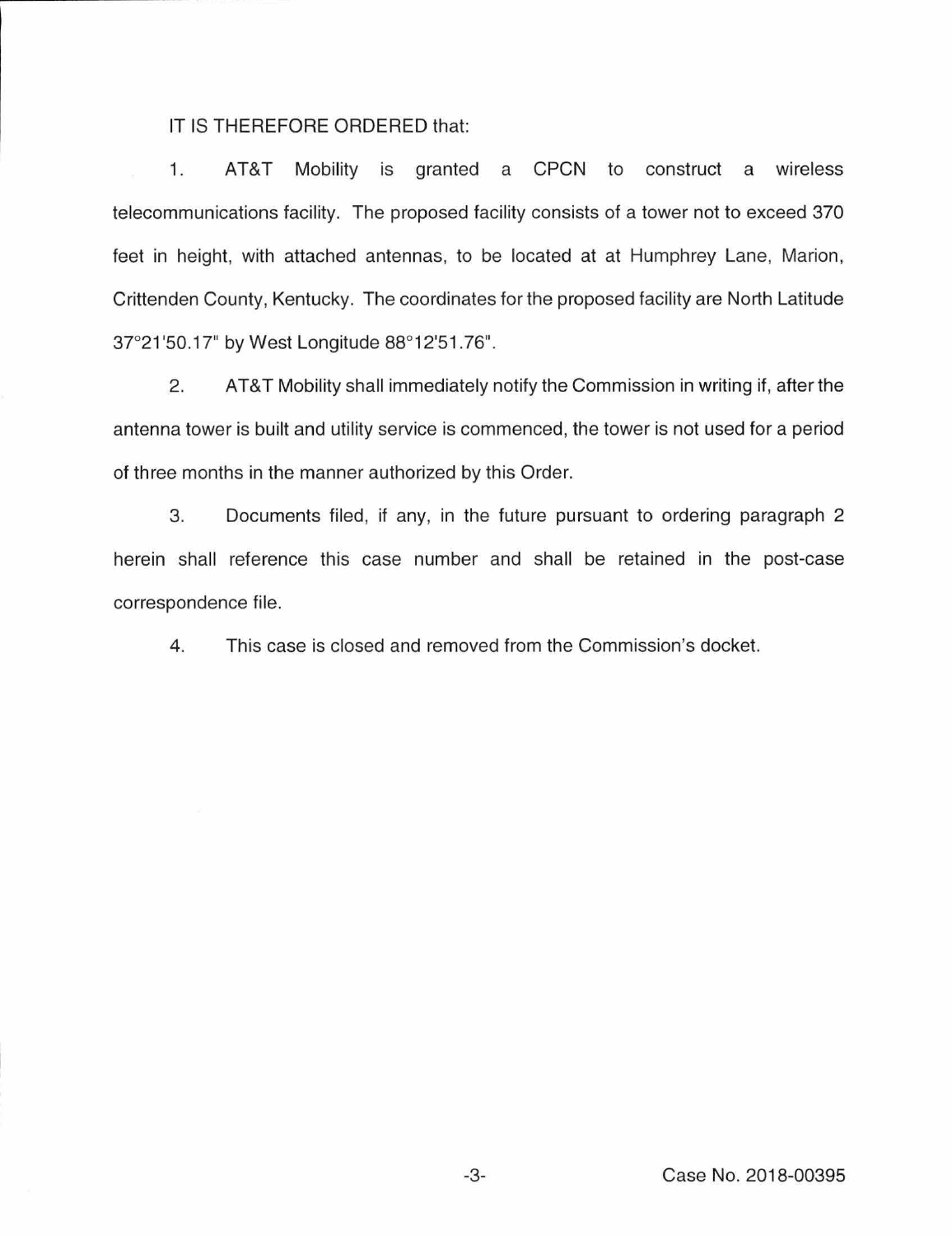By the Commission

ENTERED JAN 1 7 2019 KENTUCKY PUBLIC **SERVICE COMMISSION** 

 $\sim$ 

ATTEST:

Clara R. Punso

Executive Director